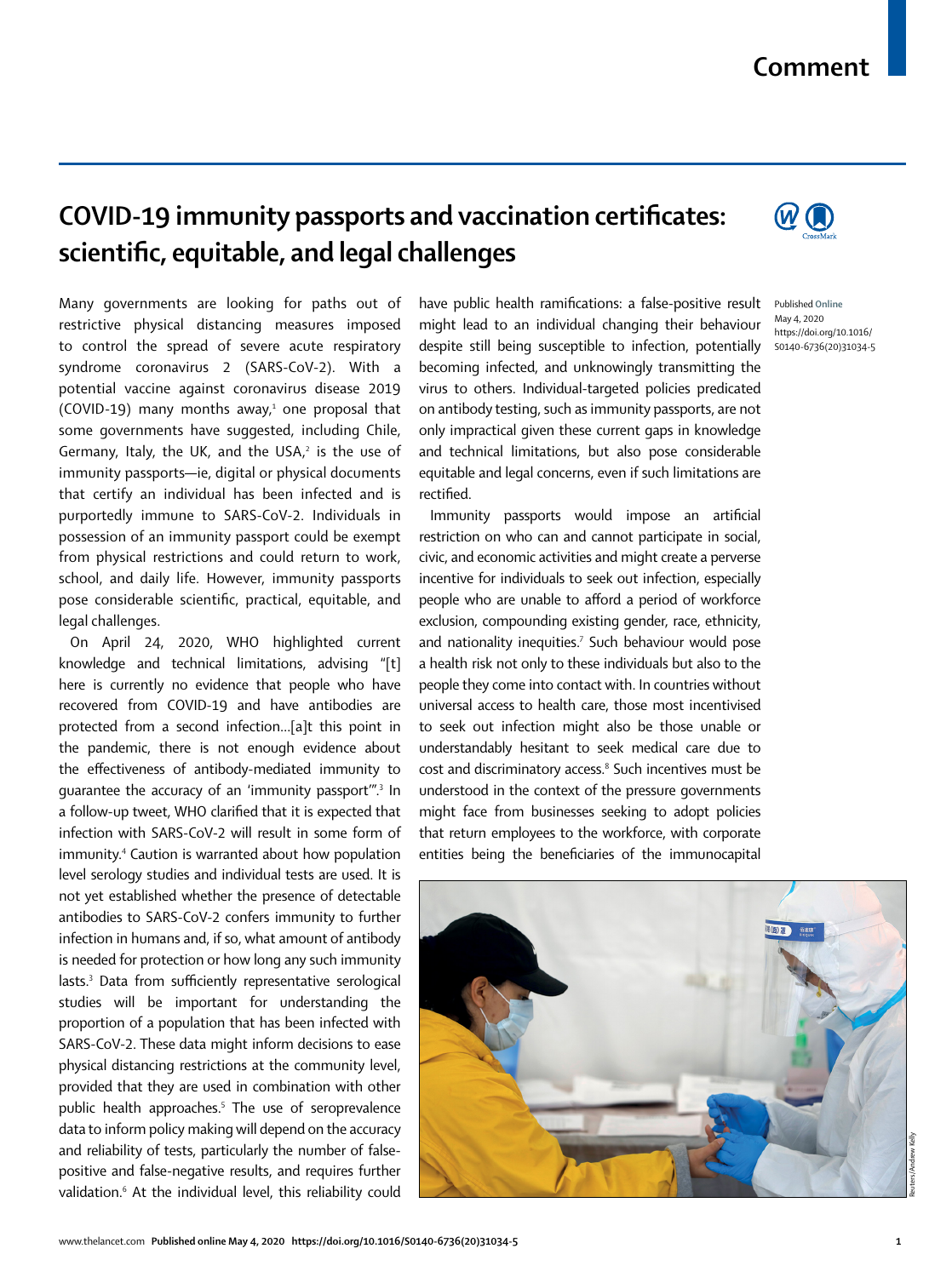of workers.9 Furthermore, immunity passports risk alleviating the duty on governments to adopt policies that protect economic, housing, and health rights across society by providing an apparent quick fix.

Like all such privileges administered by a government, immunity passports would be ripe for both corruption and implicit bias. Existing socioeconomic, racial, and ethnic inequities might be reflected in the administration of such certification, governing who can access antibody testing, who is front of the queue for certification, and the burden of the application process. By replicating existing inequities, use of immunity passports would exacerbate the harm inflicted by COVID-19 on already vulnerable populations.

The potential discriminatory consequences of immunity passports might not be expressly addressed by existing legal regimes, because immunity from disease (or lack thereof) as a health status is a novel concept for legal protections, despite historical examples of the discriminatory impacts of immunoprivilege such as with yellow fever in New Orleans during the 19th century.<sup>9</sup> Depending on the jurisdiction, anti-discrimination laws might cover health status generally as a protected class, and also those for whom infection poses disproportionate risk—eg, older individuals, people who are pregnant, individuals with disabilities, or those with comorbidities. This inequity is not a consequence that can be legislated out of existence: adopting laws that prevent discrimination on the basis of immune status is incongruous with a process expressly intended to privilege socioeconomic participation according to such status. Under international human rights law, states have obligations to prevent discrimination, while also taking steps to progressively achieve the full realisation of social and economic rights.<sup>10</sup> Immunity passports would risk enshrining such discrimination in law and undermine the right to health of individuals and the population through the perverse incentives they create.

When larger scale international travel recommences, countries might require travellers to provide evidence of immunity as a condition of entry. Under the International Health Regulations (2005) (IHR), states can implement health measures that "achieve the same or greater level of health protection than WHO recommendations"; however, such measures must have a health rationale, be non-discriminatory, consider the human rights of travellers, and not be more restrictive of international traffic than reasonably available alternatives.<sup>11</sup> Given current uncertainties about the accuracy and interpretation of individual serology testing, immunity passports are unlikely to satisfy this health rationale evidentiary burden<sup>12</sup> and are inconsistent with the WHO recommendations against interference with international travel that were issued when the WHO Director-General declared COVID-19 a Public Health Emergency of International Concern (PHEIC).13 Given the discriminatory impact of immunity passports, any changes to WHO's recommendations should be considered in the context of the IHR's human rights protections.

Immunity passports have been compared to international certificates of vaccination, such as the "Carte Jaune" for yellow fever.<sup>14</sup> However, there are significant differences between the two types of documents, occasioning fundamentally different burdens on individuals' health risk and bodily integrity, the public health risk, and an individual's capacity to consent and control. The main distinction between the two is the nature of the incentive. Vaccination certificates incentivise individuals to obtain vaccination against the virus, which is a social good. By contrast, immunity passports incentivise infection. Under the IHR, states can require travellers to provide vaccination certificates, but this is limited to specific diseases expressly listed in Annex 7, which currently only includes yellow fever, and if included in WHO recommendations, such as those issued following the declaration of a PHEIC as is the case for polio.<sup>11</sup> Once, and if, a vaccine is developed, COVID-19 vaccination certificates could be included in revised WHO recommendations for the COVID-19 PHEIC, while member states could consider requesting standing recommendations or revising the IHR's Annex 7 for the longer term.

Until a COVID-19 vaccine is available, and accessible, which is not guaranteed, the way out of this crisis will be built on the established public health practices of testing, contact tracing, quarantine of contacts, and isolation of cases. The success of these practices is largely dependent on public trust, solidarity, and addressing not entrenching—the inequities and injustices that contributed to this outbreak becoming a pandemic.

I declare no competing interests. *Alexandra L Phelan* **alexandra.phelan@georgetown.edu**